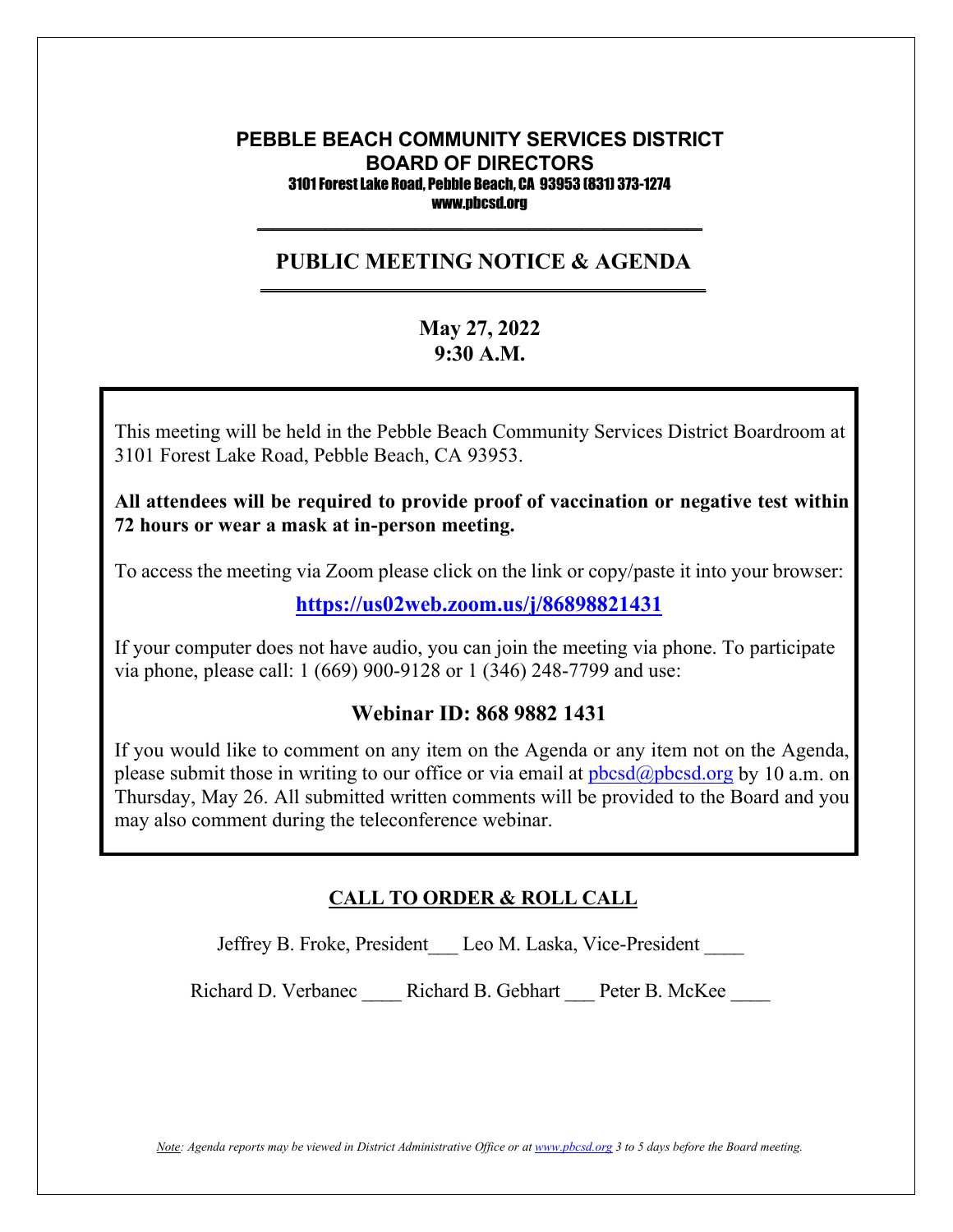# **APPEARANCES, ORDER OF BUSINESS & ANNOUNCEMENTS**

- 1. *Appearances: Anyone may address the Board on matters under the Board's purview. Comments on listed matters are in order when the Board is considering them. An unlisted matter may be heard but the Board can take no action on it until the matter is scheduled for a future agenda, unless immediate action is required or there is an emergency.*
- 2. *Agenda Changes: Anyone may ask the Board to consider changing the order of a listed matter unless it is a timed public hearing.*

# **MINUTES & FINANCIAL MATTERS**

- 3. Approve *[Minutes](https://pbcsd.org/wp-content/uploads/2022/05/03.-PBCSD-Draft-minutes-for-April-29-2022-Board-Meeting.pdf)* of Regular Board meeting held on April 29, 2022.
- 4. Receive *[Statement of Receipts and Disbursements](https://pbcsd.org/wp-content/uploads/2022/05/04.-Statement-of-Receipts-Disbursements-for-April-2022.pdf)* for April 2022.
- 5. Receive *[Cash Basis Budget Report](https://pbcsd.org/wp-content/uploads/2022/05/05.-Cash-Basis-Budget-Report-for-April-2022.pdf)* for April 2022.
- 6. Approve *[Check Register](https://pbcsd.org/wp-content/uploads/2022/05/06.-Check-Register-for-April-2022.pdf)* for April 2022.
- 7. Receive [Monterey County Treasurer Investment Report for quarter that ended](https://pbcsd.org/wp-content/uploads/2022/05/07.-Monterey-County-Treasurer-Investment-Report-for-Quarter-ended-Mar.-31-2022.pdf) on [March 31, 2022.](https://pbcsd.org/wp-content/uploads/2022/05/07.-Monterey-County-Treasurer-Investment-Report-for-Quarter-ended-Mar.-31-2022.pdf)

## **FIRE DEPARTMENT**

8. Receive [Fire Chief's monthly report](https://pbcsd.org/wp-content/uploads/2022/05/08.-Fire-Chiefs-Monthly-Report.pdf) of Fire Department operations, training and fire prevention.

# **MAINTENANCE, ENGINEERING & CONSTRUCTION**

- 9. Receive monthly utilities [operations and maintenance report](https://pbcsd.org/wp-content/uploads/2022/05/09.-Operations-Maintenance-Report.pdf) for wastewater collection, treatment and disposal and recycled water distribution systems.
- 10.Receive status report regarding active PBCSD [capital improvement projects.](https://pbcsd.org/wp-content/uploads/2022/05/10.-Capital-Improvements-Projects-Report.pdf)
- 11.Receive [minutes of May 10, 2022 meeting of CAWD/PBCSD Wastewater](https://pbcsd.org/wp-content/uploads/2022/05/11.-RMC-Meeting-Minutes-from-May-10-2022.pdf)  [Reclamation Project Management Committee.](https://pbcsd.org/wp-content/uploads/2022/05/11.-RMC-Meeting-Minutes-from-May-10-2022.pdf)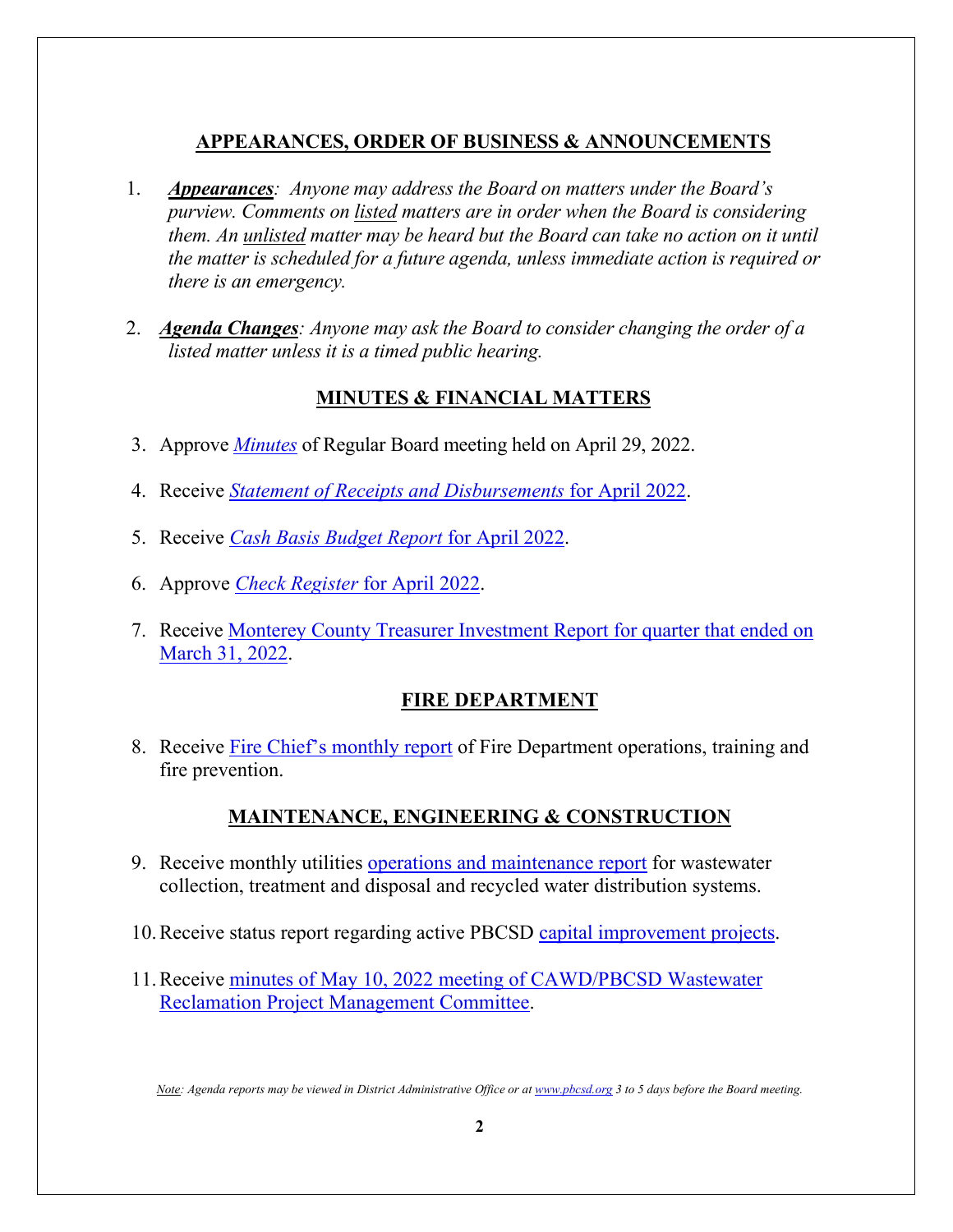- 12.Receive Carmel Area Wastewater District (CAWD) reports and information concerning matters of mutual interest to PBCSD and CAWD:
	- A. Receive report from Director Verbanec on [CAWD Board of Directors meeting](https://pbcsd.org/wp-content/uploads/2022/05/12.-CAWD-Board-Agenda-Packet-for-May-26-2022-Meeting.pdf)  on [Thursday, May](https://pbcsd.org/wp-content/uploads/2022/05/12.-CAWD-Board-Agenda-Packet-for-May-26-2022-Meeting.pdf) 26, 2022.
	- B. Assign Director Froke to attend CAWD Board of Directors meeting on Thursday, June 30, 2022.

# **SOLID WASTE MANAGEMENT**

13.Receive report regarding [Monterey Regional Waste Management District](https://pbcsd.org/wp-content/uploads/2022/05/13.-MRWMD-Board-Meeting-Agenda-GM-Report-for-May-20-2022.pdf) (MRWMD) [Board meeting](https://pbcsd.org/wp-content/uploads/2022/05/13.-MRWMD-Board-Meeting-Agenda-GM-Report-for-May-20-2022.pdf) held on May 20, 2022.

# **GENERAL GOVERNMENT**

- 14. Receive [minutes of May 16, 2022 Safety Committee Meeting.](https://pbcsd.org/wp-content/uploads/2022/05/14.-Safety-Committee-Meeting-Minutes-for-May-16-2022.pdf)
- 15. Receive report on May 26, 2022 meeting of Del Monte Forest Property Owners [Road and Traffic Committee.](https://pbcsd.org/wp-content/uploads/2022/05/15.-DMFPO-Roads-Traffic-Committee-Meeting-Agenda-Packet-for-May-26-2022.pdf)
- 16. *[Resolution 22-10](https://pbcsd.org/wp-content/uploads/2022/05/16.-RES-22-10-Commending-and-Expressing-Appreciation-to-Tim-Flanagan-for-his-time-as-GM-of-MRWMD.pdf)* Commending and Expressing Appreciation to Tim Flanagan for his time as general manager of Monterey Regional Waste Management District.

## **MISCELLANEOUS INFORMATION AND COMMUNICATIONS**

- 17. *This time is reserved for receiving miscellaneous written and oral communications. The Board will take no action on any matter not listed on the agenda except to instruct staff to review the matter and/or include it in a future Board meeting agenda, if desired.*
	- A. General Manager Report.
	- B. Questions from Directors or staff seeking clarification of matters within purview of the District.
	- C. Reports or announcements from Board President, Directors or staff concerning their activities and/or meetings or conferences attended.
		- The next meeting of Board of Directors of **Carmel Area Wastewater District** will be held **on Thursday, June 30, 2022 at 9:00 a.m.** (*Director Froke representing PBCSD Board of Directors).*